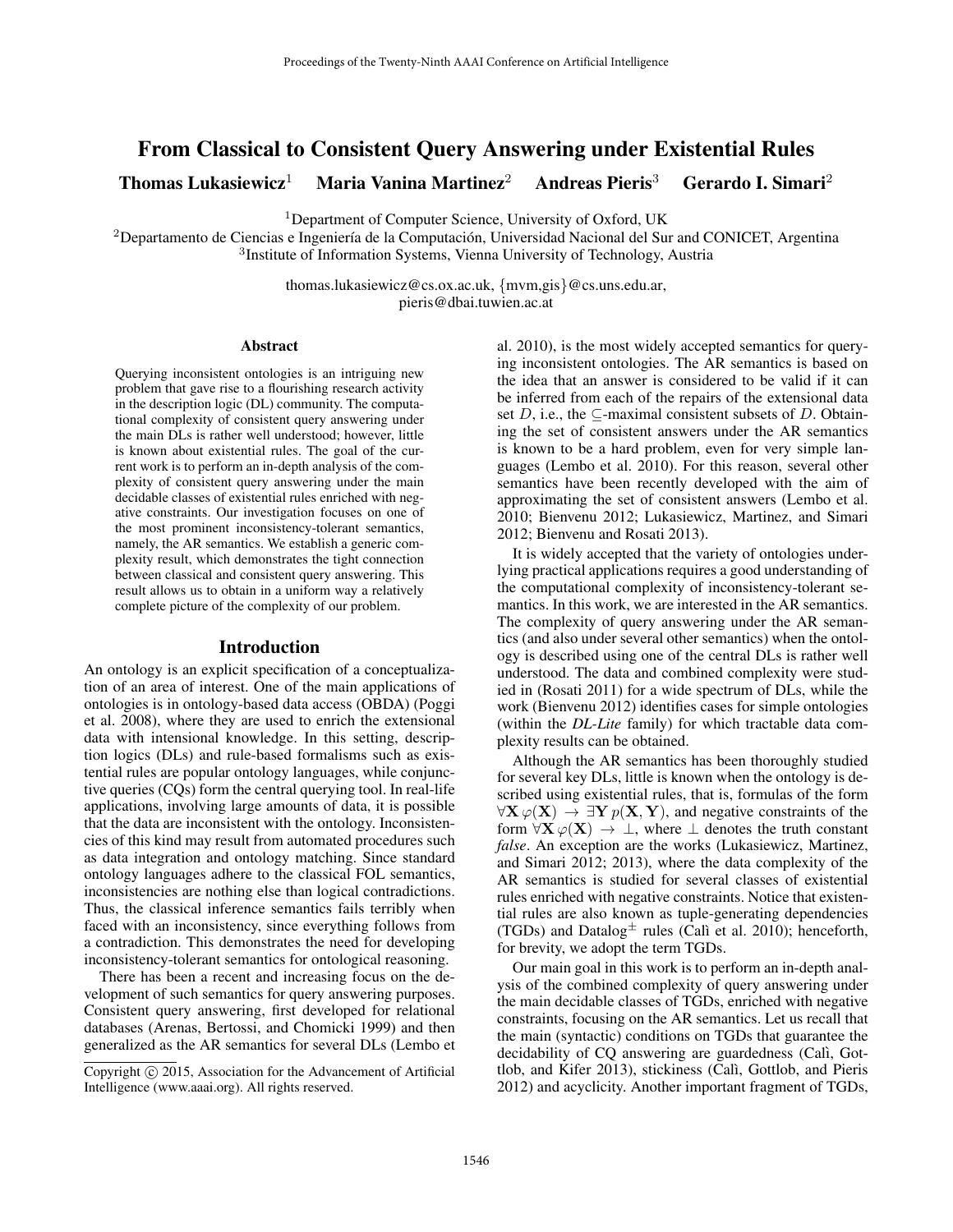which deserves our attention, is the class of full TGDs, i.e., existential-free TGDs (Abiteboul, Hull, and Vianu 1995). Our second goal is to understand whether the combined complexity of consistent query answering under full TGDs, enriched with negative constraints, is affected or not if we further assume that the given set of TGDs enjoys guardedness, stickiness or acyclicity. Apart from the combined complexity, we would also like to understand how the complexity of our problem is affected when some key parameters are fixed. In particular, we consider the following two variants of the combined complexity: (1) the bounded-arity combined complexity (or simply ba-combined complexity), which is calculated by assuming that the arity of the underlying schema is bounded; and (2) the fixed-program combined complexity (or simply  $fp$ -combined complexity), which is calculated by considering the set of TGDs and negative constraints as fixed (the set of constraints is usually called program, and hence the term "fixed program"). Notice that, in practice, the arity of the schema is usually small and can be productively assumed to be fixed. Moreover, the components which change quite often over time are the database and the query, while the program remains the same. Hence, the preceding types of complexity are meaningful metrics that deserve to be investigated.

Interestingly, our complexity analysis shows that a systematic and uniform way for transferring complexity results from classical to consistent query answering can be formally established. To briefly summarize the main contributions:

- We present a generic complexity result, which demonstrates the tight connection between classical and consistent query answering (Theorem 3).
- By exploiting our generic theorem, we obtain a (nearly) complete picture of the (ba-/fp-)combined complexity of consistent query answering (Table 1).
- Finally, as we transition from classical to consistent query answering, several novel complexity results on classical query answering are established (Tables 2 and 3).

## Preliminaries

General. Consider the following sets: a set C of *constants*, a set N of *labeled nulls*, and a set V of regular *variables*. A *term* t is a constant, null, or variable. An *atom* has the form  $p(t_1, \ldots, t_n)$ , where p is an n-ary predicate, and  $t_1, \ldots, t_n$ are terms. Conjunctions of atoms are often identified with the sets of their atoms. An *instance* I is a (possibly infinite) set of atoms  $p(t)$ , where t is a tuple of constants and nulls. A *database* D is a finite instance that contains only constants. A *homomorphism* is a substitution  $h : \mathbf{C} \cup \mathbf{N} \cup \mathbf{V} \rightarrow \mathbf{C} \cup \mathbf{N} \cup$ V that is the identity on C. We assume the reader is familiar with *conjunctive queries (CQs)*. The answer to a CQ q over an instance I is denoted  $q(I)$ . A Boolean CQ (BCQ) q has a positive answer over *I*, denoted  $I \models q$ , if  $q(I) \neq \emptyset$ .

Dependencies. A *tuple-generating dependency (TGD)* σ is a first-order formula  $\forall X \varphi(X) \rightarrow \exists Y p(X, Y)$ , where  $X \cup Y \subset V$ ,  $\varphi(X)$  is a conjunction of atoms, and  $p(X, Y)$ is an atom;  $\varphi(\mathbf{X})$  is the *body* of  $\sigma$ , denoted  $body(\sigma)$ , while  $p(X, Y)$  is the *head* of  $\sigma$ , denoted *head*( $\sigma$ ). For clarity, we consider single-atom-head TGDs; however, our results can

be extended to TGDs with a conjunction of atoms in the head. An instance I satisfies  $\sigma$ , written  $I \models \sigma$ , if the following holds: whenever there exists a homomorphism  $h$  such that  $h(\varphi(\mathbf{X})) \subseteq I$ , then there exists  $h' \supseteq h_{|\mathbf{X}}$ , where  $h_{|\mathbf{X}}$  is the restriction of h on **X**, such that  $h'(p(X, Y)) \in I$ . A neg*ative constraint (NC)*  $\nu$  is a first-order formula of the form  $\forall X \varphi(X) \rightarrow \bot$ , where  $X \subset V$ ,  $\varphi(X)$  is a conjunction of atoms and is called the *body* of  $\nu$ , denoted  $\text{body}(\nu)$ , and  $\perp$ denotes the truth constant false. An instance I satisfies  $\nu$ , written  $I \models \nu$ , if there is no homomorphism h such that  $h(\varphi(\mathbf{X})) \subset I$ . Given a set  $\Sigma$  of TGDs and NCs, I satisfies  $Σ$ , written  $I \models Σ$ , if I satisfies each TGD and NC of Σ. For brevity, we omit the universal quantifiers in front of TGDs and NCs, and use the comma (instead of  $\wedge$ ) for conjoining body atoms. Given a class of TGDs  $\mathbb C$ , we denote by  $\mathbb C$  the formalism obtained by combining C with arbitrary NCs.

Conjunctive Query Answering. Given a database D and a set  $\Sigma$  of TGDs and NCs, the answers we consider are those that are true in *all* models of  $D$  and  $\Sigma$ . Formally, the *models* of D and  $\Sigma$ , denoted  $mods(D, \Sigma)$ , is the set of instances  $\{I \mid I \supseteq D \text{ and } I \models \Sigma\}$ . The *answer* to a CQ q w.r.t. D and  $\Sigma$  is defined as the set of tuples  $ans(q, D, \Sigma)$  =  $\bigcap_{I \in mod s(D, \Sigma)} \{ {\bf t} \mid {\bf t} \in q(I) \}.$  The answer to a BCQ  $q$  is *positive*, denoted  $D \cup \Sigma \models q$ , if  $ans(q, D, \Sigma) \neq \emptyset$ . The problem of *CQ answering* is defined as follows: given a database D, a set  $\Sigma$  of TGDs and NCs, a CQ q, and a tuple of constants t, decide whether  $\mathbf{t} \in ans(q, D, \Sigma)$ . It is well-known that CQ answering can be reduced in LOGSPACE to BCQ answering, and we thus focus on BCQs. Henceforth, by CQ, we refer to a BCQ. Following Vardi's taxonomy (1982), the *combined complexity* of CQ answering is calculated by considering all the components, i.e., the database, the set of dependencies, and the query, as part of the input. The *bounded-arity combined complexity* (or simply *ba-combined complexity*) is calculated by assuming that the arity of the underlying schema is bounded by an integer constant. Notice that in the context of description logics, whenever we refer to the combined complexity in fact we refer to the ba-combined complexity since, by definition, the arity of the underlying schema is at most two. The *fixed-program combined complexity* (or simply *fp-combined complexity*) is calculated by considering the set of TGDs and NCs as fixed.

Consistent Query Answering. In the classical setting of CQ answering, given a database D and a set  $\Sigma$  of TGDs and NCs, if  $\textit{mods}(D, \Sigma) = \emptyset$ , then every query is entailed since everything is inferred from a contradiction.

**Example 1** Consider the database  $D$  defined as

 ${Prof(p), Postdoc(p), Researcher(p), leaderOf(p, q)}.$ 

asserting that  $p$  is both a professor and a postdoc, and also a researcher, and that  $p$  is the leader of the research group  $q$ . Consider also the set  $\Sigma$  of TGDs and NCs consisting of

$$
Prof(X) \rightarrow Researcher(X)
$$
  
\n
$$
Postdoc(X) \rightarrow Researcher(X)
$$
  
\n
$$
Prof(X), Postdoc(X) \rightarrow \bot
$$
  
\n
$$
leaderOf(X, Y) \rightarrow Prof(X)
$$
  
\n
$$
leaderOf(X, Y) \rightarrow Group(Y),
$$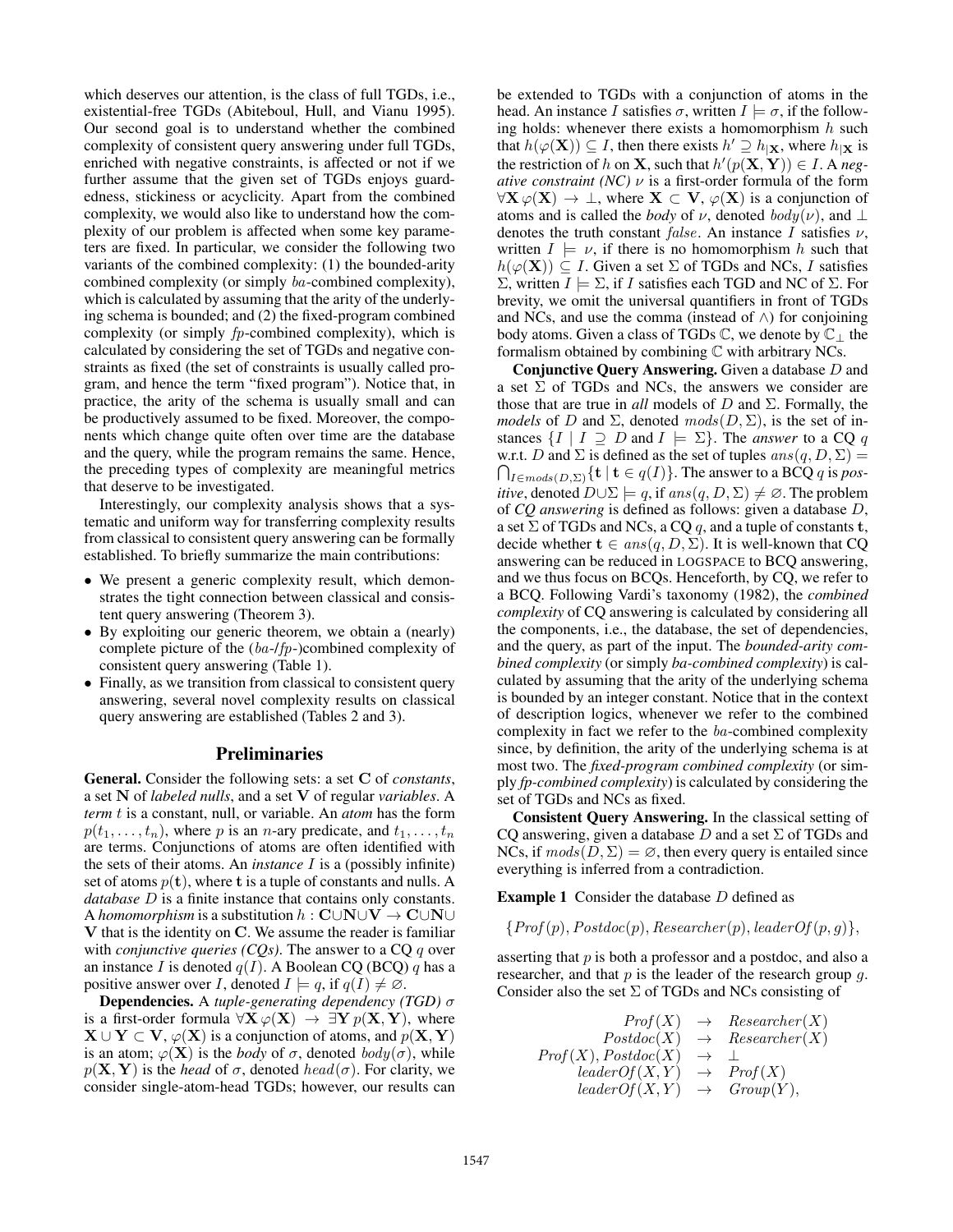expressing that professors and postdocs are researchers, professors and postdocs form disjoint sets, and leaderOf has Prof as domain and Group as range. It is easy to see that  $mods(D, \Sigma) = \emptyset$ , since p violates the disjointness constraint; therefore, for every CQ q,  $D \cup \Sigma \models q$ .

Clearly, the answers that we obtain from databases that are inconsistent with the given set of TGDs and NCs are not meaningful for practical applications. For this reason, several inconsistency-tolerant semantics have been proposed in the literature. In this work, we focus on one of the central and well-accepted inconsistency-tolerant semantics, that is, the AR semantics. A key notion, which is necessary for defining the AR semantics, is that of repair, which is ⊆-maximal consistent subset of the given database. Fix a database  $D$ , a set  $\Sigma$  of TGDs and NCs, and a CQ q.

**Definition 1** A *repair* of D and  $\Sigma$  is some  $D' \subseteq D$  such that (i)  $mods(D',\Sigma) \neq \emptyset$ ; and (ii) there is no  $\underline{a} \in D \setminus D'$  for which  $mods(D' \cup \{a\}, \Sigma) \neq \emptyset$ . We denote by  $drop(D, \Sigma)$ the set of repairs of D and  $\Sigma$ .

**Example 2** Consider the database D and the set  $\Sigma$  of TGDs and NCs given in Example 1. The set of repairs of D and  $\Sigma$ consists of the following subsets of D:

$$
D_1 = \{Prof(p), Researcher(p), leaderOf(p, g) \}
$$
  
\n
$$
D_2 = \{ Postdoc(p), Researcher(p) \}.
$$

To obtain  $D_1$  it suffices to remove the atom  $Postdoc(p)$  from D. However, to obtain  $D_2$ , apart from eliminating  $Prof(p)$ , we also need to remove the atom  $leaderOf(p, q)$ , which, together with the TGD leader  $Of(X, Y) \rightarrow Prof(X)$ , implies the atom  $Prof(p)$ .

The AR semantics (Lembo et al. 2010) is based on the idea that a query can be considered to hold if it can be inferred from each of the repairs.

**Definition 2** The query q is entailed by D and  $\Sigma$  under the *AR semantics*, written  $D \cup \Sigma \models_{AR} q$ , if  $D' \cup \Sigma \models q$ , for every  $D' \in \text{drop}(D, \Sigma)$ .

**Example 3** Consider the database D and the set  $\Sigma$  of TGDs and NCs given in Example 1, and also the CQs

$$
q_1 = \exists X \, Researcher(X)
$$
  
\n $q_2 = \exists X \exists Y \, Researcher(X) \land leaderOf(X, Y).$ 

The former asks whether a researcher exists, while the latter asks whether a researcher, who is also the leader of a group, exists. Assume that  $D_1$  and  $D_2$  are the repairs of D and  $\Sigma$ , as given in Example 2. It easy to verify that  $D_i \cup \Sigma \models q_1$ , for each  $i \in \{1, 2\}$ , and thus  $D \cup \Sigma \models_{AR} q_1$ . On the other hand, although  $D_1 \cup \Sigma \models q_2, D_2 \cup \Sigma \not\models q_2$ , which implies that  $D \cup \Sigma \not\models_{AR} q_2$ .

We refer to consistent CQ answering under the AR semantics as AR-CQ answering.

Complexity Classes. In our later complexity analysis, beside the standard complexity classes NP, PSPACE, EXPTIME, NEXPTIME and 2EXPTIME, we will also mention the following classes of the polynomial hierarchy: (i)  $\Sigma_2^p$ , the class

of problems that can be solved in non-deterministic polynomial time using an NP-oracle; and (ii)  $\Pi_2^p$ , the complement of  $\Sigma_2^p$ . Another hierarchy of classes, which is relevant for our complexity analysis, is the strong exponential hierarchy (SEH) (Hemachandra 1989). A key class is P<sup>NE</sup>, that is, the class of problems that can be solved in polynomial time using an NE-oracle, which is the  $\Delta_2$  level of the SEH. Recall that  $NE = \bigcup_{k \in \mathbb{N}} NTIME(2^{kn})$ , i.e., the class of problems that can be solved in non-deterministic exponential time with linear exponent.

## AR-CQ Answering: An Overview

As said, the main objective of the current work is to investigate the (ba-/fp-)combined complexity of AR-CQ answering under the main decidable classes of TGDs, enriched with arbitrary NCs. But let us first briefly recall those classes.

Decidability Paradigms. The main (syntactic) conditions on TGDs that guarantee the decidability of CQ answering are guardedness (Calì, Gottlob, and Kifer 2013), stickiness (Calì, Gottlob, and Pieris 2012) and acyclicity. Interestingly, each one of those conditions has its "weakly" counterpart: weak-guardedness (Calì, Gottlob, and Kifer 2013), weak-stickiness (Calì, Gottlob, and Pieris 2012) and weakacyclicity (Fagin et al. 2005), respectively.

A TGD  $\sigma$  is called *guarded* if there exists an atom  $a \in$  $body(\sigma)$  which contains (or "guards") all the body variables of  $\sigma$ . The class of guarded TGDs, denoted G, is defined as the family of all possible sets of guarded TGDs. A key subclass of guarded TGDs are the so-called linear TGDs with just one body atom (which is automatically a guard), and the corresponding class is denoted L. *Weakly-guarded* TGDs extend guarded TGDs by requiring only "harmful" body variables to appear in the guard, and the associated class is denoted WG. It is easy to verify that  $L \subset G \subset WG$ .

Stickiness is inherently different from guardedness, and its central property can be described as follows: variables that appear more than once in a body (i.e., join variables) are always propagated (or "stick") to the inferred atoms. A set of TGDs that enjoys the above property is called *sticky*, and the corresponding class is denoted S. Weak-stickiness is a relaxation of stickiness where only "harmful" variables are taken into account. A set of TGDs which enjoys weak-stickiness is *weakly-sticky*, and the associated class is denoted WS. Observe that  $S \subset WS$ .

A set Σ of TGDs is called *acyclic* if its predicate graph is acyclic, and the underlying class is denoted A. In fact, an acyclic set of TGDs can be seen as a nonrecursive set of TGDs. Σ is called *weakly-acyclic* if its dependency graph enjoys a certain acyclicity condition, which actually guarantees the existence of a finite canonical model; the associated class is denoted WA. Clearly,  $A \subset WA$ .

Another key fragment of TGDs, which deserves our attention, are the so-called *full* TGDs, i.e., TGDs without existentially quantified variables, and the corresponding class is denoted F. If we further assume that full TGDs enjoy linearity, guardedness, stickiness, or acyclicity, then we obtain the classes LF, GF, SF, and AF, respectively.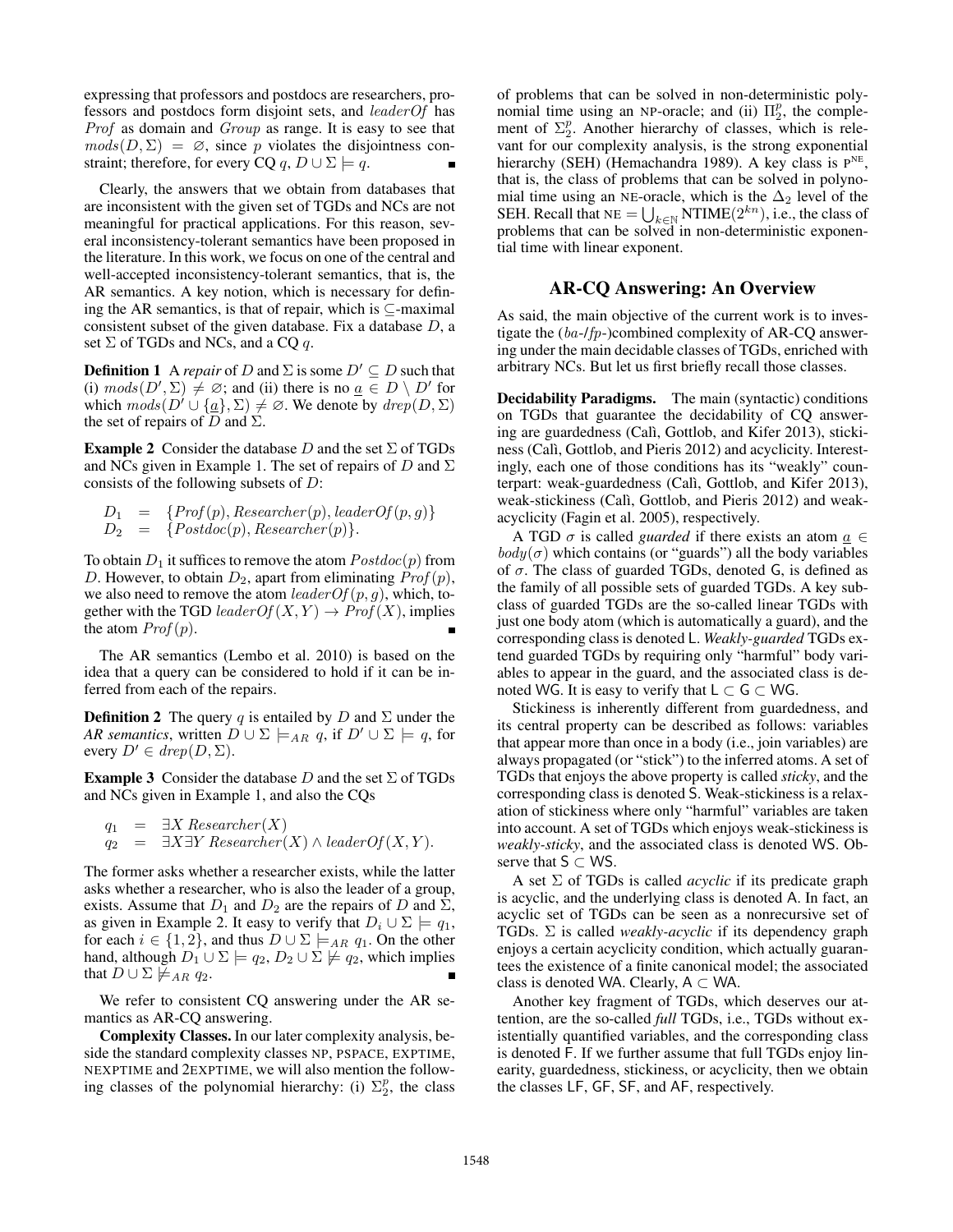|                                                        | Comb.         | $ba$ -comb.      | $fp$ -comb.   |
|--------------------------------------------------------|---------------|------------------|---------------|
| $L(F)$ , $AF_{\perp}$                                  | <b>PSPACE</b> | $\Pi^p_2$        | $\Pi_\circ^p$ |
| G L                                                    | $2$ EXP       | EXP              | $\Pi_\circ^p$ |
| $WG_{\perp}$                                           | $2$ EXP       | EXP              | EXP           |
| $F_{\perp}$ , GF <sub><math>\perp</math></sub> , S(F), | EXP           | $\Pi^p_{\alpha}$ | $\Pi^p_\circ$ |
|                                                        | $NEXP - PNE$  | $NEXP - PNE$     | $\Pi^p_\cap$  |
| $WS_1, WA_1$                                           | $2$ EXP       | $2$ EXP          |               |

Table 1: Complexity of AR-CQ answering. A single complexity class in a cell refers to a completeness result, while two classes  $C_1$ - $C_2$  refer to  $C_1$ -hardness and  $C_2$ -membership.

Complexity Results. The (ba-/fp-)combined complexity of AR-CQ answering under the classes of TGDs introduced above, enriched with NCs, is given in Table 1. Observe that for the cases where classical CQ answering is already very complex, namely, PSPACE and above, dealing with inconsistency comes for free; for the complexity of classical CQ answering see Tables 2 and 3. Of course, this is not true for the class of acyclic TGDs for which we have a complexity gap; let us briefly comment on this gap.

It is well known that  $P<sup>NE</sup>$  and NEXPTIME<sup>NP</sup> are strongly related complexity classes. As shown in (Hemachandra 1989),  $NEXPTIME<sup>NP</sup>$  is a delicate class, and if we restrict its oracle access too much, it is weakened to the point of collapsing to P<sup>NE</sup>. For example, following the notation of (Hemachandra 1989),  $P^{NE}$  coincides with NEXPTIME<sup>NP[poly]<sub>tree</sub>, where only</sup> polynomially many NP-oracle calls are allowed throughout the computation tree of the Turing machine. It is evident that the current complexity gap for AR-CQ answering under acyclic TGDs and NCs is not so wide. Nevertheless, the task of bridging this gap is apparently very challenging.

Now, for the cases where the complexity of CQ answering is in NP, dealing with inconsistency comes at a price; it increases to  $\Pi_2^p$ . Interestingly, the transition from CQ to AR-CQ answering follows a certain pattern. In particular, the cases where CQ answering is C-complete, with  $C \supseteq PSPACE$ being a deterministic complexity class, AR-CQ answering remains  $C$ -complete, while for the cases where  $CQ$  answering is in NP, AR-CQ answering becomes  $\Pi_2^p$ -complete. Notably, a systematic way for transferring results from CQ to AR-CQ answering under arbitrary TGDs and NCs can be established. This will be the subject of the next section.

Before we proceed further, we would like to say that the same (ba-)combined complexity for AR-CQ answering under linear TGDs with negative constraints, have been established independently by (Bienvenu and Rosati 2014).

## A Generic Complexity Result

We present a generic complexity result which demonstrates the tight connection between classical and consistent CQ answering. This result will automatically provide us with a (nearly) complete picture of the (ba-/fp-)combined complexity of AR-CQ answering under the main classes of TGDs, enriched with NCs, assuming that the complexity of CQ answering is already known.

Theorem 3 *Assume that CQ answering under a class* C *of TGDs is* C*-complete in (*X*-)combined complexity, where*

### ALGORITHM 1: The algorithm ARCQAns **Input:** database  $D$ , set  $\Sigma \in \mathbb{C}_+$ , CQ q **Output:** accept if  $D \cup \Sigma \not\models_{AR} q$ ; otherwise, reject Guess an instance  $D' \subseteq D$ ; if there exists  $\nu \in \Sigma_N$  such that  $D' \cup \Sigma_T \models q_{\nu}$  then return reject end foreach  $\underline{a} \in D \setminus D'$  do if there is no  $\nu \in \Sigma_N$  such that  $D' \cup {\underline{a}} \cup \Sigma_T \models q_{\nu}$ then return reject end end if  $D' \cup \Sigma \not\models q$  then return accept else return reject end

 $X \in \{ba, fp\}$ . Then, the  $(X-) combined$  complexity of AR-*CQ answering under* C<sup>⊥</sup> *is*

- *1.* C*-complete, if* C ⊇ PSPACE *is a deterministic class;*
- 2. *in*  $P^{NE}$  *and* NEXPTIME-hard, if  $C = NEX$ PTIME; and
- *3.*  $\Pi_2^p$ -complete, if  $C = NP$ .

In what follows, we establish the above key result.

**Upper Bounds.** Fix a database D, a set  $\Sigma \in \mathbb{C}$  of TGDs and NCs, and a CQ  $q$ . It is easy to see that the problem of deciding whether  $D \cup \Sigma \not\models_{AR} q$  can be solved via the algorithm ARCQAns. In the definition of ARCQAns,  $\Sigma_T$  (resp.,  $\Sigma_N$ ) denotes the set of TGDs (resp., NCs) occurring in  $\Sigma$ . Moreover, given a NC  $\nu$  of the form  $\varphi(\mathbf{X}) \to \bot$ , by  $q_{\nu}$ we refer to the CQ  $\exists X \varphi(X)$ . The first if-then statement of ARCQAns checks whether  ${mods}(D',\Sigma) \neq \emptyset$ , while the foreach-do statement verifies that  $D'$  is a  $\subseteq$ -maximal consistent subset of  $D$ . In other words, the above two statements verify that  $D' \in \text{drop}(D, \Sigma)$ . Finally, the last if-then-else statement checks whether  $D'$  is a counterexample for the given query  $q$ . The next technical lemma is established by analyzing the complexity of ARCQAns.

## Lemma 4 *The complement of AR-CQ answering under* C<sup>⊥</sup> *is in*  $NP^{\mathcal{C}}$  *in* (*X*-)combined complexity, where  $X \in \{ba, fp\}$ .

Having the above lemma in place, we can show the upper bounds in Theorem 3: (1) If  $C \supseteq PSPACE$  is a deterministic class, then, by Lemma 4, AR-CQ answering under  $\mathbb{C}_{\perp}$  is in C since NP<sup>C</sup> coincides with C and co $\mathcal{C} = \mathcal{C}$ ; (2) If  $C = \text{NEXPTIME}$ , then Lemma 4 implies a coNPNEXPTIME upper bound. The complexity class NPNEXPTIME lies at a higher level of the strong exponential hierarchy. However, we know by the work (Hemachandra 1989) that the strong exponential hierarchy collapses to its  $\Delta_2$  level, which implies that  $NP<sup>NEXPTIME</sup> = P<sup>NE</sup>$ , and thus we obtain a co $P<sup>NE</sup>$  upper bound. Observe that the class  $P<sup>NE</sup>$  is a deterministic one, since the oracle machines in terms of which it is defined are deterministic, and therefore  $\text{coP}^{\text{NE}} = \text{P}^{\text{NE}}$ . Consequently, AR-CQ answering under  $\mathbb{C}_{\perp}$  is in P<sup>NE</sup>; (3) Finally, if  $\mathcal{C} = NP$ , then we get a  $\Pi_2^p$  upper bound, since  $NP^{NP} = \sum_{i=2}^{p}$  and  $co\sum_{i=2}^{p} = \Pi_2^p$ .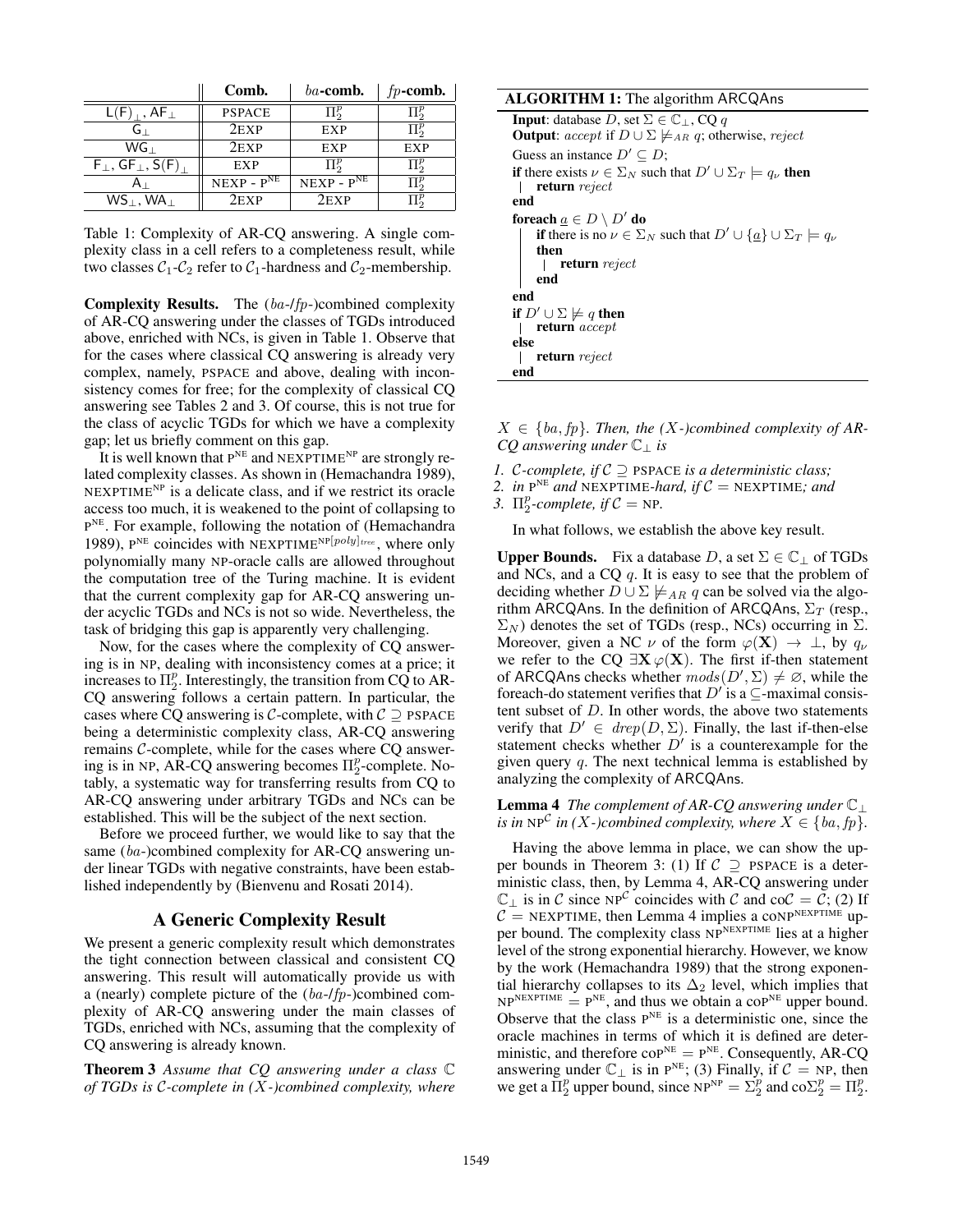Lower Bounds. We now proceed with the lower bounds. Clearly, the  $C$ -hardness results when  $C$  is NEXPTIME, or a deterministic class above PSPACE, follow immediately, since CQ answering under  $\mathbb C$  is a special case of AR-CQ answering under  $\mathbb{C}_\perp$ . The non-trivial result is the  $\Pi_2^p$ -hardness. Interestingly, a strong lower bound, which implies all the necessary  $\overline{\Pi}_2^p$ -hardness results, can be established by a reduction from the validity problem of 2QBF formulas:

Proposition 5 *AR-CQ answering under a single negative constraint*  $\varphi(\mathbf{X}) \to \bot$ , where  $\varphi$  *consists of two atoms and it uses a single ternary predicate, while the database and the*  $CQ$  use only binary and ternary predicates, is  $\Pi_2^p$ -hard.

Proof. We proceed by a reduction from the validity problem of 2QBF formulas. Let  $\varphi$  be a 2QBF formula of the form  $\forall X_1 \dots \forall X_n \exists Y_1 \dots \exists Y_m \psi$ , where  $\psi = C_1 \land \dots \land C_k$  is a 3CNF formula such that  $C_i$  is a clause of the form  $(\ell_i^1 \vee$  $\ell_i^2 \vee \ell_i^3$ ). Let  $var(\ell_i^j)$  be the variable of  $\ell_i^j$ . In the sequel, let  $\mathbf{T} = \{X_1, \ldots, X_n, Y_1, \ldots, Y_m\}$ , i.e., the variables in  $\varphi$ . We proceed with the construction of  $D$ ,  $\Sigma$  and  $q$  such that  $D \cup \Sigma \models_{AR} q$  iff  $\varphi$  is satisfiable.

*The Database* D*.* Intuitively speaking, in D we store, for each clause  $C_i$ , all the valuations which make  $C_i$  true. A valuation for **T** is a function  $f : \mathbf{T} \to \{0, 1\}$ . Given a literal  $\ell = Z$  (resp.,  $\ell = \neg Z$ ),  $f(\ell) = f(Z)$  (resp.,  $f(\ell) =$  $\neg f(Z)$ ). A valuation f satisfies a clause  $C = (\ell_1 \lor \ell_2 \lor \ell_3)$  if  $(f(\ell_1)\vee f(\ell_2)\vee f(\ell_3)) = 1$ . For a clause C, let  $F_C$  be the set of all valuations for  $T$  which make  $C$  true. The database  $D$ is defined as follows:  $\{p_i^j(c_i, f(var(\ell_i^j)))\}_{i \in [k], f \in F_{C_i}, j \in [3]} \cup$  ${s(0, 1, d_i), s(1, 0, d_i)}_{i \in [n]}$ ; the purpose of the auxiliary satoms will be clarified soon.

*The Set* Σ*.* This set contains the single negative constraint

$$
s(X, Y, Z), s(W, X, Z) \rightarrow \bot.
$$

Note that the above constraint uses only one 3-ary predicate.

*The CQ q.* Finally, the conjunctive query  $q$  is defined as follows:  $\wedge_{i=1}^k \wedge_{j=1}^3 p_i^j(Z_i, var(\ell_i^j)) \wedge \wedge_{i=1}^n s(X_i, W_i, d_i),$ where all the variables are existentially quantified variables. This completes our construction.

It is not difficult to show that indeed  $D \cup \Sigma \models_{AR} q$  iff  $\varphi$  is satisfiable. Roughly speaking, the single negative constraint forces us to consider all the possible subsets of  $D$  which can be obtained by removing either the atom  $s(0, 1, d_i)$  or the atom  $s(1, 0, d_i)$ , for each  $i \in [n]$ ; this holds since there are no TGDs in  $\Sigma$ . Each such subset D' of D corresponds to a possible assignment  $\mu$  of values to the universally quantified variables of  $\varphi$ . Finally, by evaluating the query q over  $D'$  in fact we ask whether there exists a valuation which is compatible with  $\mu$  that makes  $\varphi$  true.  $\Box$ 

By Proposition 5, for every class C of TGDs, AR-CQ answering under  $\mathbb{C}_\perp$  is  $\Pi_2^p$ -hard in fp-combined complexity, which in turn implies the  $\Pi_2^p$ -hardness results in Theorem 3.

## From Classical to AR-CQ Answering

In this section, we focus on the non-full classes of TGDs introduced above, and we show that the complexity of AR-CQ answering can be obtained in a uniform way by exploiting our generic complexity theorem. To this aim, it suffices to

|        | Comb.         | $ba$ -comb.    | $fp$ -comb. |
|--------|---------------|----------------|-------------|
|        | <b>PSPACE</b> | NP             | NP          |
|        | 2EXP          | <b>EXP</b>     | <b>NP</b>   |
| WG     | $2$ EXP       | EXP            | EXP         |
|        | <b>EXP</b>    | $NP^{\star}$   | <b>NP</b>   |
|        | $NEXP^*$      | $NEXP^{\star}$ | NP          |
| WS, WA | 2EXP          | 2exp           | NP          |

Table 2: Complexity of CQ answering. All results are completeness results. The symbol  $\star$  refers to novel results.

identify the complexity of (classical) CQ answering, which is summarized in Table 2. Clearly, by combining Table 2 with Theorem 3, we get that:

Theorem 6 *The (*X*-)combined complexity of AR-CQ answering under*  $\mathbb{C}_\perp$ *, where*  $X \in \{ba, fp\}$  *and*  $\mathbb{C} \in \{\mathsf{L}, (\mathsf{W})\mathsf{G}, \mathsf{L}\}$ (W)S,(W)A}*, is as shown in Table 1.*

Let us now focus on classical query answering.

## Classical CQ Answering

Although for several cases the complexity of CQ answering is already known, there are some interesting cases that are still open. Surprisingly, the (ba-)combined complexity of CQ answering under acyclic TGDs has to our knowledge never been explicitly studied. Furthermore, the ba-combined complexity for sticky sets of TGDs is not known. In what follows, we close the above open problems.

Our main tool is the *chase procedure*, which works on an instance through the *chase rule*. Answering a CQ against a database D and a set  $\Sigma$  of TGDs is equivalent to evaluating the same query over the chase-expansion of  $D$  according to  $\Sigma$ , denoted *chase*( $D$ ,  $\Sigma$ ); this expansion can be obtained via the chase procedure. Informally, the chase adds new atoms to D (possibly involving null values) until the final result satisfies  $\Sigma$ ; for the details, see, e.g., (Calì, Gottlob, and Pieris 2012). We now proceed with our open questions.

**Stickiness.** We start with the ba-combined complexity for sticky sets of TGDs, and show that it is NP-complete. The key property of stickiness that we are going to exploit is the so-called *polynomial witness property (PWP)* (Gottlob and Schwentick 2012). Roughly, a class of TGDs  $\mathbb C$  enjoys the PWP if, whenever a CQ  $q$  is entailed by a database  $D$  and a set  $\Sigma \in \mathbb{C}$ , then q is already satisfied by a finite part of  $chase(D, \Sigma)$ , the witness, of polynomial size in q and  $\Sigma$ . In fact, there exists a polynomial  $f$  such that the witness can be constructed after  $f(q, \Sigma)$  applications of the chase rule.

It is not difficult to show that the PWP implies an NP upper bound for CQ answering. One can apply chase steps nondeterministically until the CQ  $q$  is entailed, in which case the algorithm accepts; if after  $f(q, \Sigma)$  chase steps q is not entailed, then our algorithm rejects. Clearly, the above procedure runs in polynomial time, and the claim follows. It has been recently shown that sticky sets of TGDs enjoy the PWP when the arity is bounded by an integer constant (Gottlob, Manna, and Pieris 2014), and the desired upper bound follows. The NP-hardness is inherited from CQ containment (which is LOGSPACE-equivalent to CQ answering) without constraints (Chandra and Merlin 1977). Thus, we get that: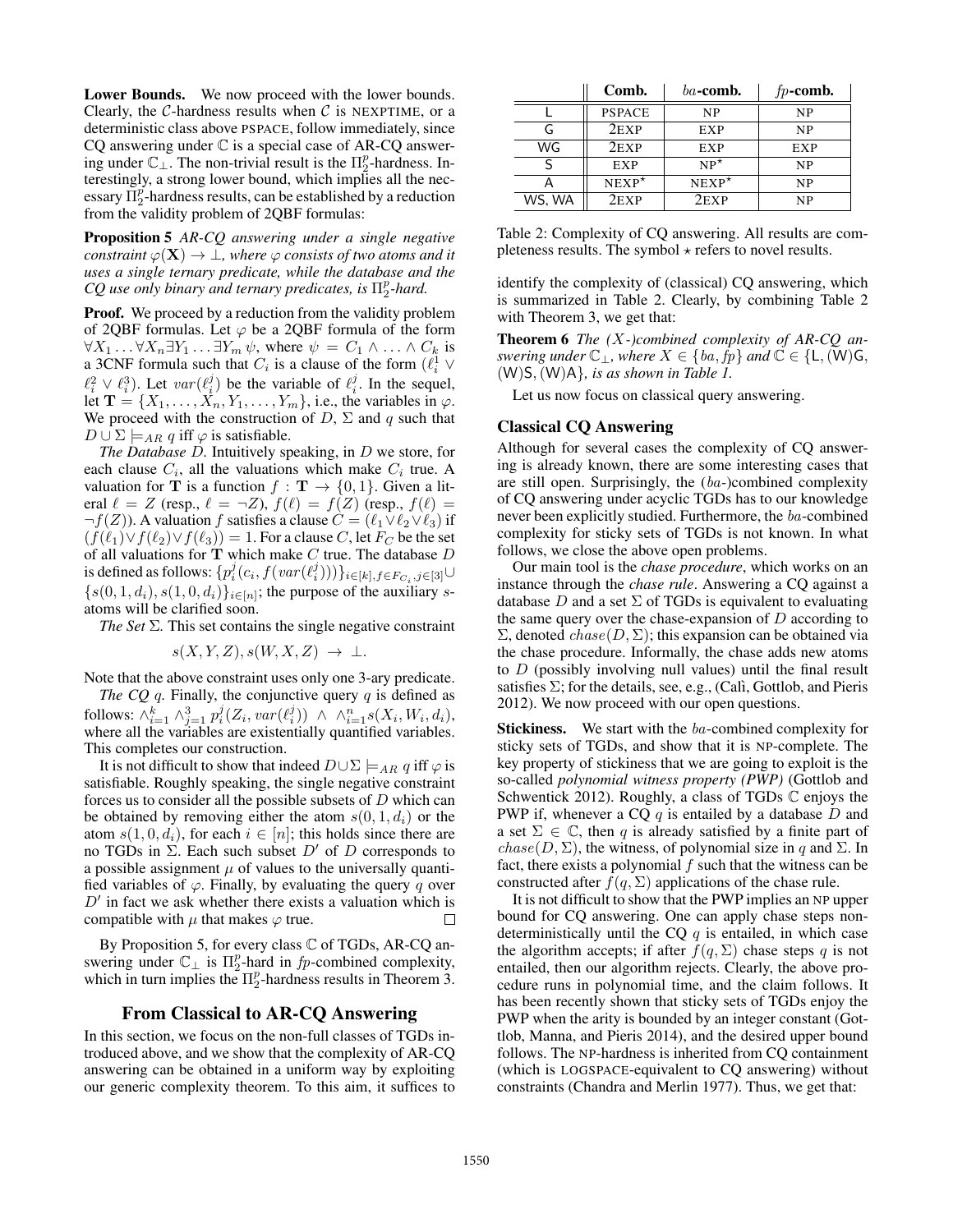|           | Comb.            | $ba$ -comb. | $fp$ -comb. |
|-----------|------------------|-------------|-------------|
|           | <b>EXPTIME</b>   | NP          | NP          |
| l F       | $PSPACE^*$       | <b>NP</b>   | <b>NP</b>   |
| GF        | $EXPTIME*$       | NP          | NP          |
| <b>SF</b> | $EXPTIME^{\vee}$ | <b>NP</b>   | NP          |
| A⊦        | <b>PSPACE</b>    | NP          | NP          |

Table 3: Complexity of CQ answering. All results are completeness results. The symbol  $\star$  refers to novel results, while the symbol  $\Diamond$  to results that are derivable from existing ones.

## Theorem 7 *CQ answering under* S *is* NP*-complete in* ba*combined complexity.*

Acyclicity. Let us now proceed with acyclic TGDs. Since acyclicity guarantees the termination of the chase procedure, an obvious query answering algorithm is to explicitly construct the chase, and then evaluate the given query over the obtained (finite) instance. However, this naive approach does not provide us with an optimal upper bound, since the chase procedure under acyclic TGDs, in general, terminates after double-exponentially many steps. Luckily, the desired NEX-PTIME upper bound can be obtained by exploiting a result in (Dantsin and Voronkov 1997), where the complexity of nonrecursive logic programs with complex values is investigated. The problem of deciding whether a fact is entailed by a (positive) nonrecursive logic program is in NEXPTIME. Our problem can be effectively reduced, via skolemization, to the above problem. For the lower bound, we use a classical NEXPTIME-hard problem, namely TILING (Fürer 1983), and we show that CQ answering under acyclic TGDs is NEXPTIME-hard, even for atomic queries and predicates of arity at most six. From the above discussion, we get that:

Theorem 8 *CQ answering under* A *is* NEXPTIME*-complete in (*ba*-)combined complexity.*

## Full Dependencies: A Closer Look

We now focus on the key class of full TGDs. Notice that important database dependencies, e.g., join and multivalued dependencies, are expressible via full TGDs (Abiteboul, Hull, and Vianu 1995), and also a plain Datalog program can be seen as a set of full TGDs. It is evident that full TGDs are of great importance and they deserve further investigation. We would like to better understand whether the complexity of AR-CQ answering under full TGDs, enriched with NCs, is affected or not if we further assume that the given set of TGDs enjoys linearity, guardedness, stickiness, or acyclicity. Observe that the existential-free version of the "weakly" classes of TGDs considered in this work coincide with full TGDs; this is why we consider only the classes LF, GF, SF and AF. We show that:

Theorem 9 *The (*X*-)combined complexity of AR-CQ answering under*  $\mathbb{C}_\perp$ *, where*  $X \in \{ba, fp\}$  *and*  $\mathbb{C} \in \{F, LF, F\}$ GF, SF, AF}*, is as shown in Table 1.*

In the sequel, we establish the above theorem. To this aim, it suffices to pinpoint the complexity of classical CQ answering under the relevant classes of TGDs, which is shown in Table 3, and then apply our generic complexity result.

# Classical CQ Answering

It is easy to show that CQ answering under full TGDs is EX-PTIME-complete in combined complexity and NP-complete in  $ba$ -/fp-combined complexity. The upper bounds follow from the fact that a universal model can be constructed in exponential (resp., nondeterministic polynomial) time via the chase procedure. The EXPTIME-hardness is inherited from plain Datalog (Dantsin et al. 2001), while the NP-hardness is inherited from CQ containment without constraints.

It is straightforward to see that the ba-/fp-combined complexity of CQ answering under the relevant fragments of full TGDs remain NP-complete. In what follows, more details about the combined complexity of our problem are given.

Linearity. A PSPACE upper bound for linear full TGDs is obtained from the fact that CQ answering under linear TGDs is feasible in polynomial space. Regarding the lower bound, we can easily simulate the behavior of a deterministic polynomial space machine, and get the following result.

### Proposition 10 *CQ answering under* LF *is* PSPACE*-hard in combined complexity, even for atomic CQs.*

Notice that the above result is implicit in (Gottlob and Papadimitriou 2003; Calì, Gottlob, and Pieris 2012). However, the existing proofs heavily use constants in the set of TGDs and the query, while our construction employs constant-free TGDs and a query consisting of a single propositional atom.

Guardedness. Unfortunately, guardedness has no positive impact on our problem. In fact, we show a stronger result, i.e., even if the TGDs are *strongly-guarded*, i.e., each bodyatom contains all the body-variables, our problem remains EXPTIME-hard. This is a surprising result as one expects that such a strong condition would force the TGDs to behave like linear TGDs, and thus reduce the complexity to PSPACE. The key idea underlying our proof is to simulate a Datalog program, over the domain  $\{0, 1\}$  (Dantsin et al. 2001), using a strongly-guarded full set of TGDs. Notice that the fact inference problem for Datalog programs over the domain  $\{0, 1\}$ is already EXPTIME-hard (Dantsin et al. 2001).

Proposition 11 *CQ answering under* GF *is* EXPTIME*-hard in combined complexity, even for strongly-guarded TGDs and atomic CQs.*

**Proof.** Consider a database D, where  $dom(D) = \{0, 1\}$ , a Datalog program  $P$ , and a ground atom  $a$ . We are going to construct a database  $\hat{D}$ , a set  $\Sigma$  of strongly-guarded TGDs, and an atomic CQ q such that  $\underline{a} \in P(D)$  iff  $\hat{D} \cup \Sigma \models q$ .

*The Database*  $\hat{D}$ . The database  $\hat{D}$  is obtained from  $D$  by simply extending the arity of each predicate occurring in D by two, and adding to the first two positions the constants 0 and 1. Formally,  $\hat{D} = \{\bar{p}(0, 1, \mathbf{t}) \mid p(\mathbf{t}) \in D\}.$ 

*The Set*  $\Sigma$ . First, we transform the program  $P$  into a set  $\Sigma_1$  of strongly-guarded TGDs: for each  $\rho \in P$  of the form  $p_1(\mathbf{X}_1), \ldots, p_n(\mathbf{X}_n) \to p_0(\mathbf{X}_0)$ , we add in  $\Sigma_1$  the stronglyguarded TGD  $\overline{p}_1^{\rho}(Z, O, \mathbf{X}_1, Y_1, \dots, Y_m), \dots, \overline{p}_n^{\rho}(Z, O, \mathbf{X}_n)$  $Y_1, \ldots, Y_m) \rightarrow \bar{p}_0(Z, O, \mathbf{X}_0)$ , where  $Y_1, \ldots, Y_m$  are the variables occurring in  $\rho$ . Let us say that the variables Z and O are auxiliary variables that will allow us to have access to